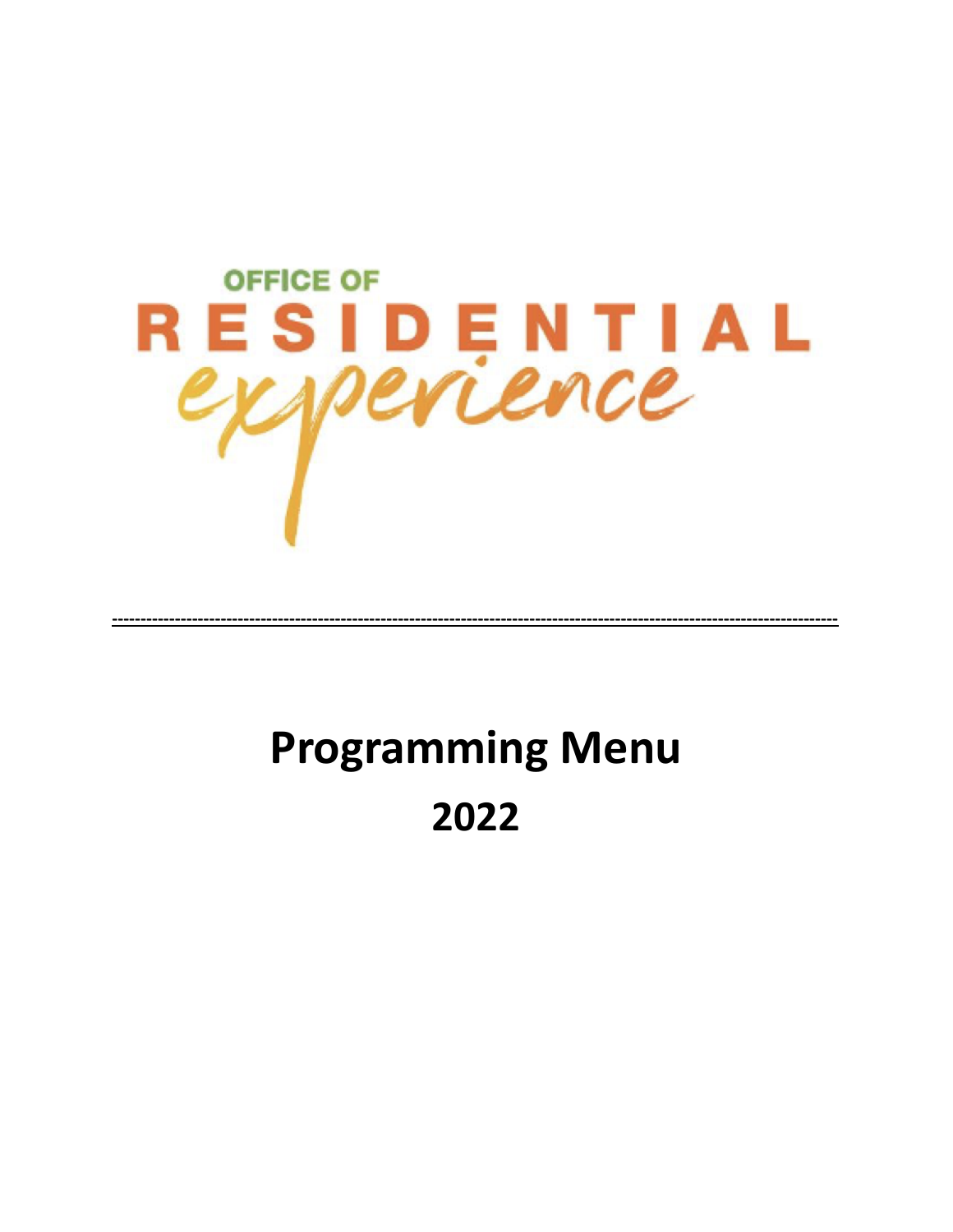This programming menu is meant to be a guide to help Caltech's RAs, leaders, and students navigate the academic year. The following educational and social activities are all designed to get students engaged. Please view this menu as a starting point or inspirational guide to other activities that you all may be interested in setting up or designing yourself. ORE is here to help you with logistics and anything else you may need.

# **ORE Event Calendar**

The Office of Residential Experience (ORE) has established a monthly calendar of virtual events and activities for the entire Caltech community to participate in at their leisure. These events are already scheduled and will happen rain or virtual shine. This calendar is a starting point for getting involved within this new virtual community. ORE hopes that you join one or many of these events. You can find the calendar **[HERE](https://ore.caltech.edu/events/calendar)** or on the ORE webpage under Events. Please take a look and sign up for the activities that interest you.

# **FROSHupdate@Caltech**

ORE sends a newsletter update to first-year undergraduate students with information about the events or programs that were designed specifically for them during the week ahead. The update comes out on Mondays and is intended to set the tone of the week. RAs and RLCs are included on this listserv so you all may keep an eye on first-year student activities.

#### **ThisWeek@Caltech**

ThisWeek@Caltech is a newsletter that is run by ORE and is distributed via email to the entire student body, both UG and Grad, on Monday mornings. This newsletter collects all the events and activities that are happening on campus for the upcoming week. All reminders about the above monthly calendar events will be included in this newsletter. If you are a Caltech Club or a student group who would like to advertise an event or activity please reach out to [studentevents@caltech.edu](mailto:studentevents@caltech.edu). Please note that you must get your request in by the prior Wednesday of the week you would like to advertise your event.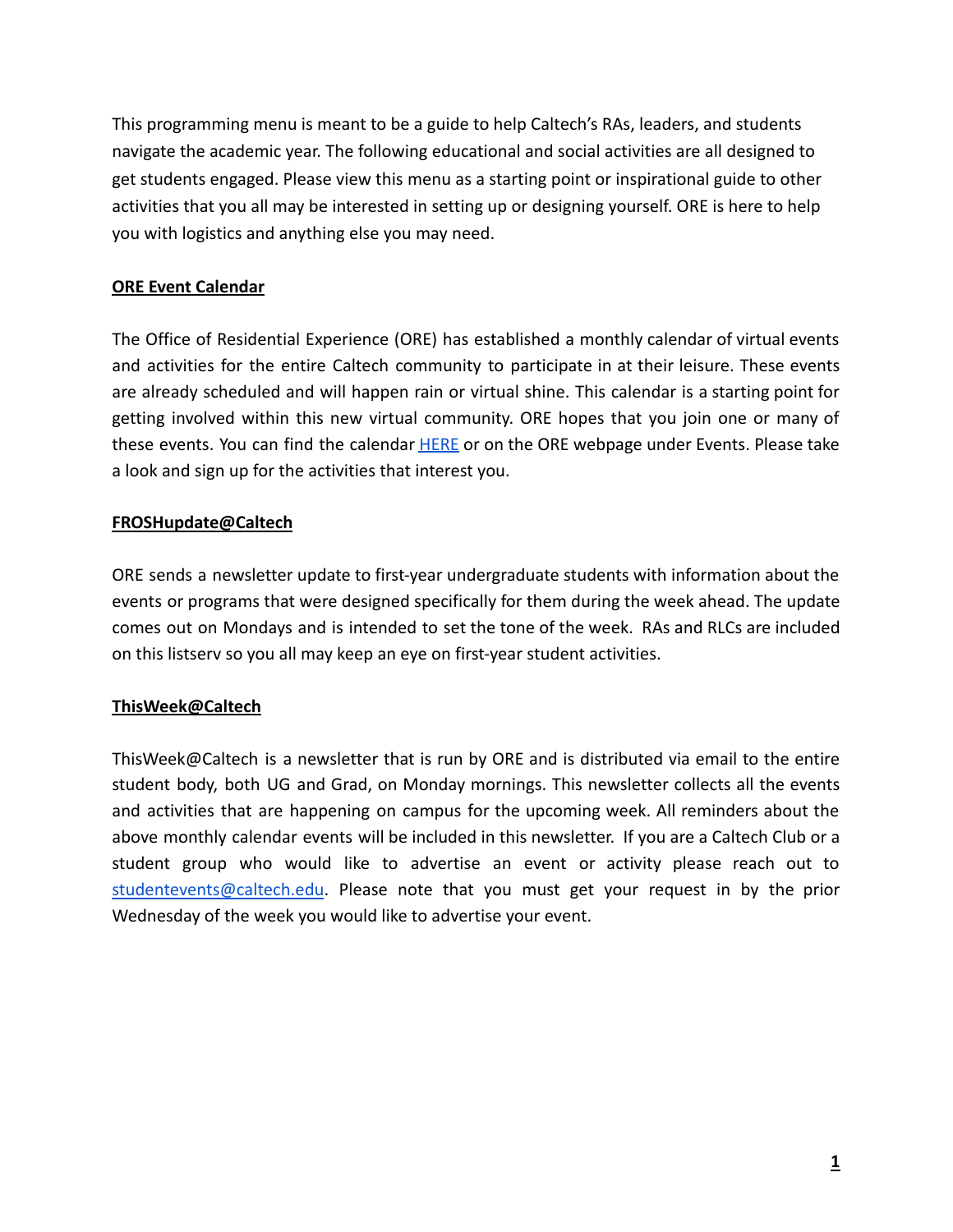# **Programming Opportunities**

Below are program offerings from various campus departments. Information includes a description of each program and departmental contacts.

| <b>Office</b>                                                                        | Program                                                                                                                                                                                                                                                                                                                                                                              | <b>Contact Person(s)</b>                                                                                                     |
|--------------------------------------------------------------------------------------|--------------------------------------------------------------------------------------------------------------------------------------------------------------------------------------------------------------------------------------------------------------------------------------------------------------------------------------------------------------------------------------|------------------------------------------------------------------------------------------------------------------------------|
| Caltech Center for Inclusion &<br>Diversity (CCID)<br>https://diversity.caltech.edu/ | Safe Zone & Safe Zone 2.0<br>Trainings help teach students,<br>faculty, postdocs, and staff<br>how to create safe spaces<br>and act as allies for LGBTQ+<br>people and QTPOC (Queer,<br>Trans People of Color).                                                                                                                                                                      | Request a workshop from the<br>CCID at:<br>https://caltech.az1.qualtrics.c<br>om/jfe/form/SV_czKuOcVrtdv<br>RON <sub>8</sub> |
| <b>CCID</b>                                                                          | <b>Decoding Diversity</b><br>Decoding Diversity is an<br>introductory workshop<br>offered every quarter to the<br>Caltech community. We<br>believe that building an<br>inclusive campus begins with<br>sharing common definitions<br>of subjective concepts and<br>terms like diversity, inclusion,<br>equity, microaggressions,<br>unconscious bias privileged,<br>and many others. | Request a workshop from the<br>CCID at:<br>https://caltech.az1.qualtrics.c<br>om/jfe/form/SV_czKuOcVrtdv<br>RON <sub>8</sub> |
| Equity & Title IX<br>https://titleix.caltech.edu/                                    | <b>Creating Inclusive</b><br>Communities:<br>Content will include tools for<br>preventing negative culture<br>and redirecting comments &<br>behavior that can promote<br>inequity, racism, sexism, or                                                                                                                                                                                | <b>Contact Billie Dawn</b><br>Greenblatt at<br>bgreenbl@caltech.edu                                                          |

# *Diversity, Equity & Title IX Programming*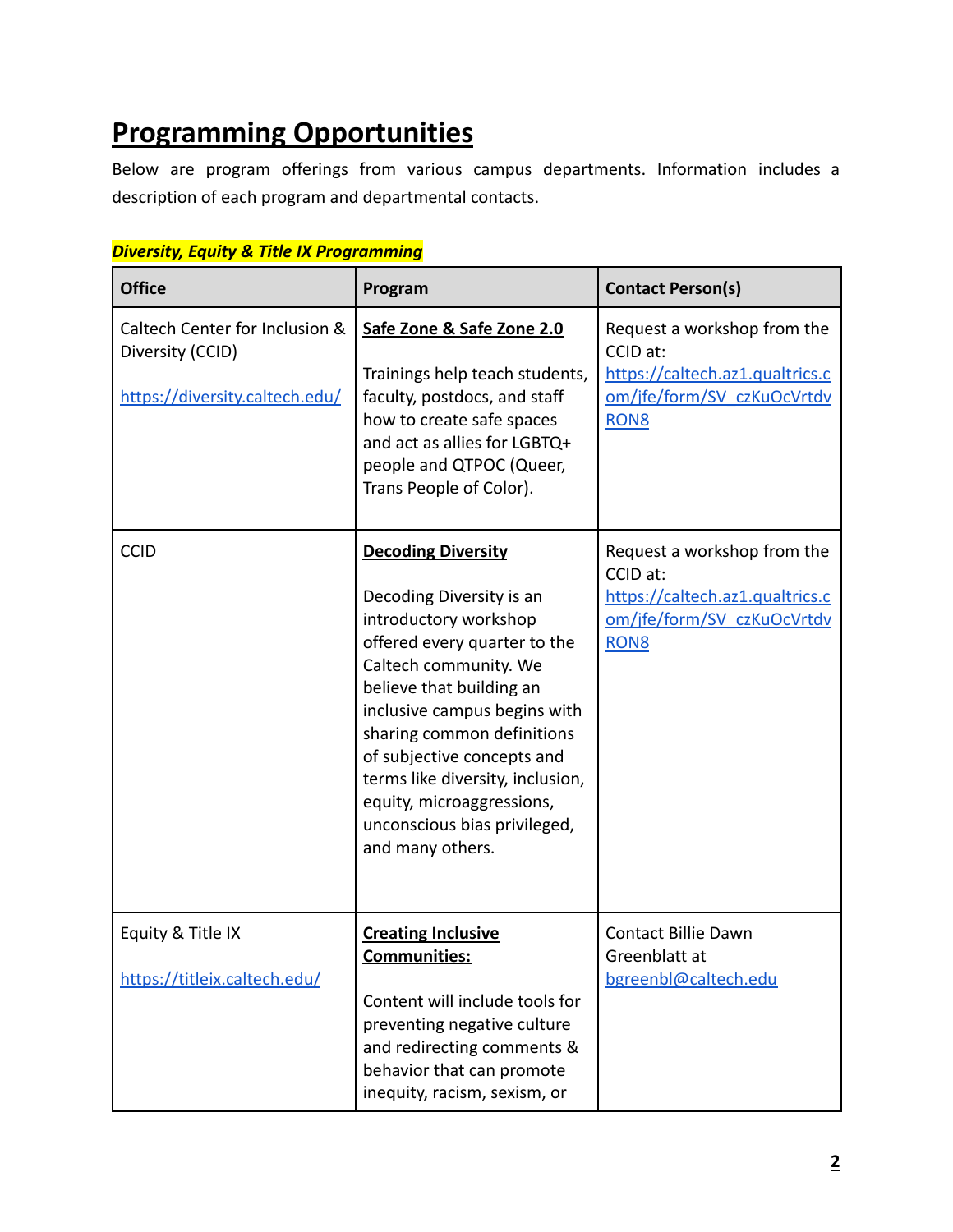|                   | discrimination based on<br>other identities. Toolkit<br>includes bystander<br>intervention, positive<br>norming and deconstructing<br>myths and unconscious bias.<br>(Training adapted depending<br>on concerns identified by<br>target audience).                                                                                                                                                                                                                                                                                                                                                                 |                                                                     |
|-------------------|--------------------------------------------------------------------------------------------------------------------------------------------------------------------------------------------------------------------------------------------------------------------------------------------------------------------------------------------------------------------------------------------------------------------------------------------------------------------------------------------------------------------------------------------------------------------------------------------------------------------|---------------------------------------------------------------------|
| Equity & Title IX | <b>Dialogues</b><br>Work with the Equity and<br>Title IX Office to pick 1) a<br>topic and 2) a catalyst for<br>discussion. The Office will be<br>happy to support dialogue on<br>a topic of your choosing after<br>the group engages in an<br>initial activity. Consider topics<br>like: racial discrimination,<br>gender-based discrimination,<br>rape culture, healthy or<br>unhealthy relationships,<br>bystander intervention,<br>difficult conversations, etc.<br>and then choose from various<br>catalysts for discussion that<br>work for your group, such as<br>a movie, article, book, video<br>clip, etc | <b>Contact Billie Dawn</b><br>Greenblatt at<br>bgreenbl@caltech.edu |

# *Career Programming*

| Office                                                     | Program                                                       | <b>Contact Person(s)</b>                   |
|------------------------------------------------------------|---------------------------------------------------------------|--------------------------------------------|
| Career Advising and<br><b>Experiential Learning (CAEL)</b> | <b>Networking for Introverts</b>                              | Contact James Berk at<br>jberk@caltech.edu |
| https://career.caltech.edu/                                | Building a career network is<br>key to succeeding within your |                                            |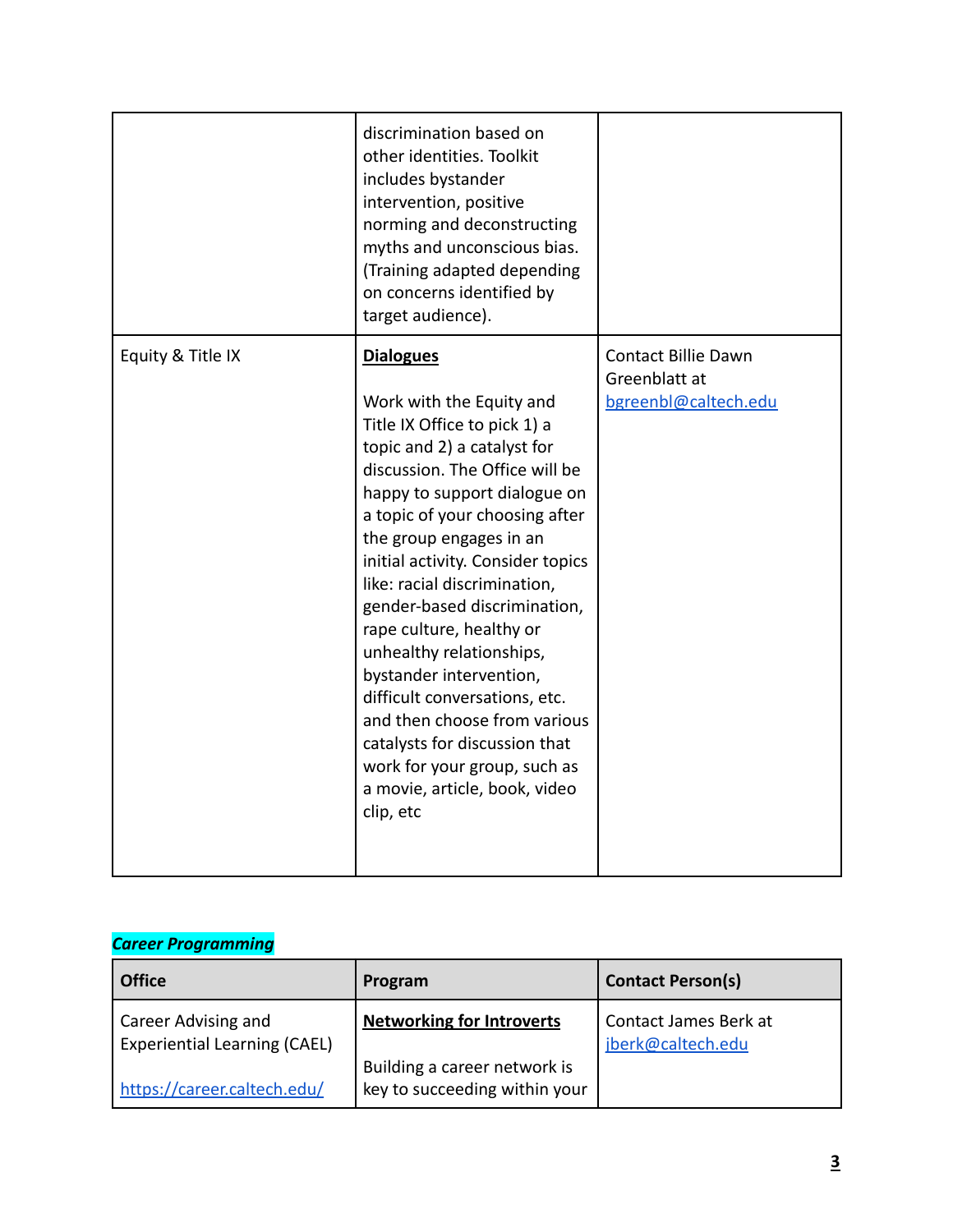|                                                            | career.<br>However, these skills do not<br>come naturally to all<br>personality types. We will<br>discuss ways for introverts to<br>network effectively, while<br>remaining within their<br>comfort areas.                                                              |                                            |
|------------------------------------------------------------|-------------------------------------------------------------------------------------------------------------------------------------------------------------------------------------------------------------------------------------------------------------------------|--------------------------------------------|
| Career Advising and<br><b>Experiential Learning (CAEL)</b> | <b>LinkedIn Lab</b><br>LinkedIn hacks you need to<br>know now to make the most<br>of your LinkedIn profile. Do<br>not miss this opportunity to<br>learn tips and tricks so you<br>can find the people and jobs<br>you are seeking, and<br>recruiters can also find you. | Contact James Berk at<br>jberk@caltech.edu |
| Career Advising and<br><b>Experiential Learning (CAEL)</b> | <b>Fundamentals of Graduate</b><br><b>School Applications</b><br>Come learn about the basics<br>of writing your statement o f<br>purpose. What can make<br>yours stand out? Come find<br>out!                                                                           | Contact James Berk at<br>jberk@caltech.edu |

*\*Additional program offerings listed at the end of this manual\**

# *Student Wellness Programming*

| Office                                      | Program                                                      | <b>Contact Person(s)</b>                       |
|---------------------------------------------|--------------------------------------------------------------|------------------------------------------------|
| SWS - Counseling Center                     | <b>Caltech Connect Mental</b><br><b>Health Training</b>      | Contact Lee Coleman at<br>colemanl@caltech.edu |
| https://wellness.caltech.edu/<br>counseling | If students express interest in<br>Caltech Connect Training, |                                                |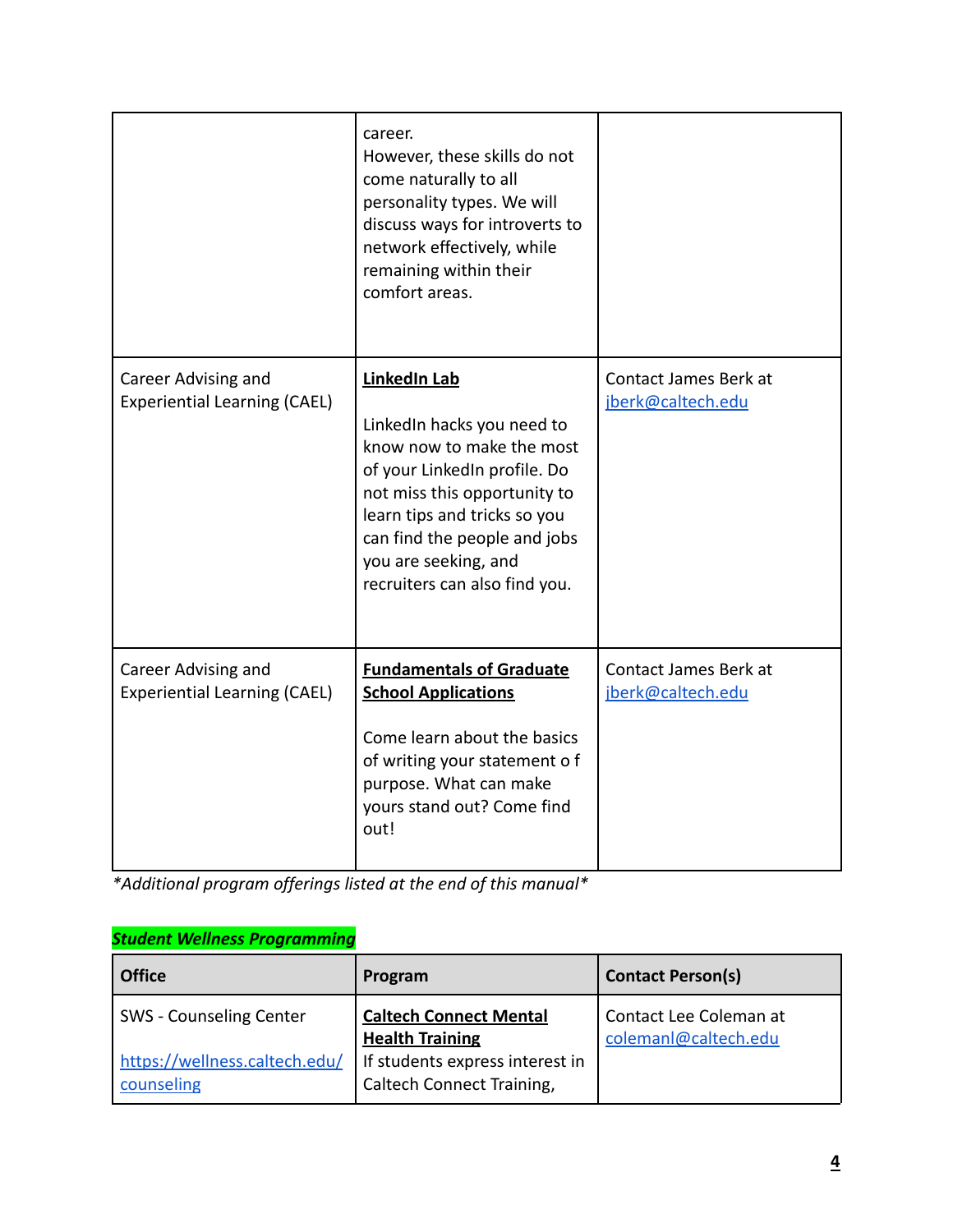|                                                                          | please encourage them to<br>register and attend one of<br>the trainings available for<br>students this term.<br>Info & Registration can be<br>found here:<br>https://caltechcares.caltech.e<br>du/training/Caltech-Connect<br>If a particular house or<br>residence would like a<br>custom session and can<br>guarantee 10 or more<br>attendees for the 2-hour<br>program, please contact Lee<br>Coleman directly.                                                                                                                                                                                                |                                                                                          |
|--------------------------------------------------------------------------|-------------------------------------------------------------------------------------------------------------------------------------------------------------------------------------------------------------------------------------------------------------------------------------------------------------------------------------------------------------------------------------------------------------------------------------------------------------------------------------------------------------------------------------------------------------------------------------------------------------------|------------------------------------------------------------------------------------------|
| Occupational Therapy (OT) &<br><b>Student Wellness Services</b><br>(SWS) | <b>Professional Skills</b><br><b>Exploration:</b><br>Counseling and Occupational<br>Therapy Services regularly<br>offer workshops on a wide<br>variety of topics related to<br>our students' emotional<br>well-being. We are also<br>pleased to offer a broad array<br>of on-demand pre-recorded<br>workshops that you can<br>watch at your own pace. Our<br>webpage,<br>https://wellness.caltech.edu/<br>resources/workshops-and-gr<br>oups, will always contain the<br>most up-to-date workshop<br>offerings. Both our live and<br>on-demand workshops are<br>accessible by all currently<br>enrolled students. | <b>Contact Student Wellness</b><br>Services for questions or<br>concerns about archives. |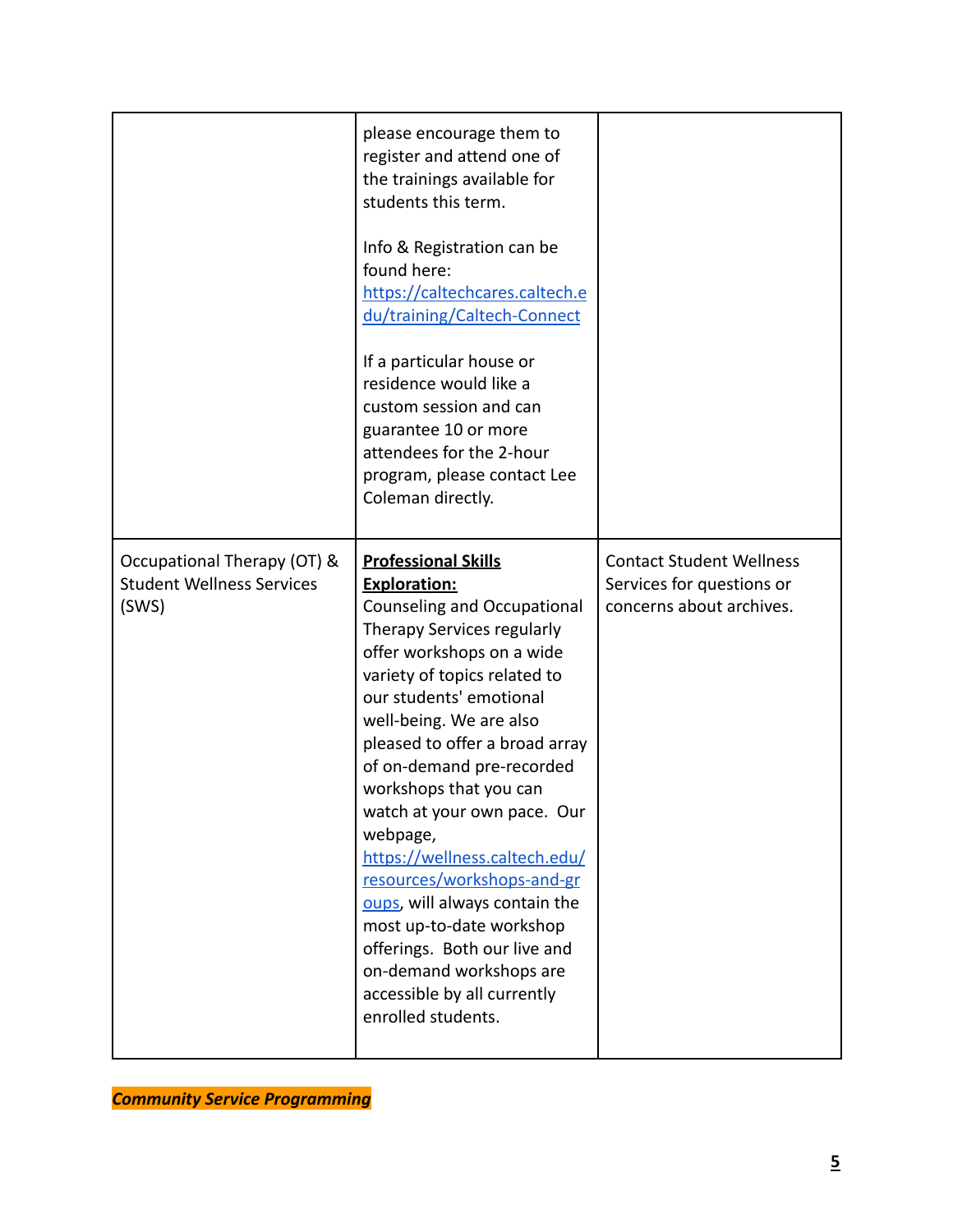| <b>Office</b>                          | Program                                                                                                                                                                                                                                                                                           | <b>Contact Person(s)</b>                                                       |
|----------------------------------------|---------------------------------------------------------------------------------------------------------------------------------------------------------------------------------------------------------------------------------------------------------------------------------------------------|--------------------------------------------------------------------------------|
| Caltech Y<br>https://www.caltechy.org/ | <b>Union Station Sack Lunch</b><br><b>Volunteer Opportunity</b><br>Volunteers prepare sack<br>lunches for Union Station<br>shelter residents and<br>community members in<br>need. The Caltech Y can help<br>coordinate supplies and<br>delivery. A point person is<br>required to host the event. | Contact<br>caltechy@caltech.edu for<br>more details and to schedule<br>a date. |

# *Other Programming*

| <b>Office</b>                                                                              | Program                                                                                                                                                                                                                                                                                                                                                                                                                                              | <b>Contact Person(s)</b>                             |
|--------------------------------------------------------------------------------------------|------------------------------------------------------------------------------------------------------------------------------------------------------------------------------------------------------------------------------------------------------------------------------------------------------------------------------------------------------------------------------------------------------------------------------------------------------|------------------------------------------------------|
| <b>Student Activities (SAP)</b><br>https://ore.caltech.edu/stude<br>nt-activities-programs | <b>Situation Leadership and the</b><br><b>Myers-Briggs Assessment</b><br>In this program you will<br>receive a self-assessment tool<br>that will help identify aspects<br>of your current leadership in<br>this program we will provide<br>an introspective self-report<br>questionnaire with the<br>purpose of indicating<br>different psychological<br>preferences to better<br>understand how people<br>perceive the world and make<br>decisions. | <b>Contact Tom Mannion at</b><br>mannion@caltech.edu |

# *Social Programming:*

ORE encourages groups of students to engage in planning their own fun and social team building and group activities.

If you would like to organize an educational or social program in your residential community or with a small group of friends - please contact ORE's events and activities team by emailing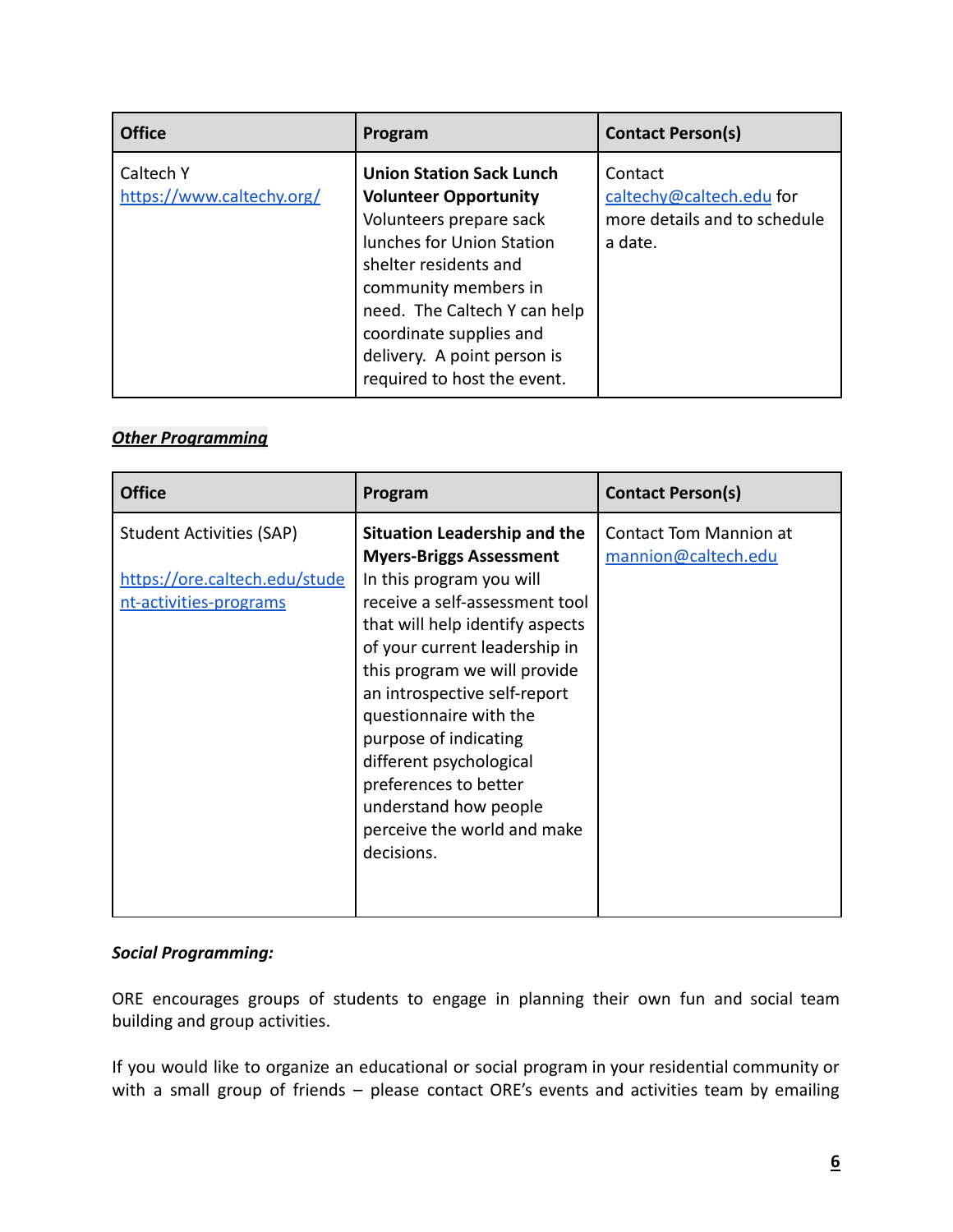studentevents@caltech.edu and we can help you coordinate, plan, and/or fund any social activity you can dream up.

Below is a list of suggestions or ideas for you to consider while you plan your next social activity.

- Escape Rooms ORE has a few companies but has a working relationship with Escape Room LA on file and can help arrange.
- Team Jeopardy Come play jeopardy!!! It's fun for individuals or teams. Using Factile, up to 50 people can play. This program uses a buzzer, sounds effects, etc. We write the questions and include Caltech specific questions. To plan for this, please plan on 4 people/teams minimum and coordinate with the SAP office one week in advance.
- Movies with Friends Watch a movie with friends! We have the ability to show movies online with students using a Caltech login. Enjoy sports-themed movies like Field of Dreams, Bend it Like Beckham, Love and Basketball, Hoosiers, Rudy, etc. To plan for this, please plan on a 10 person minimum and coordinate with the SAP office two weeks in advance**.**
- Cooking Demonstration Pick a theme (chocolate, a holiday, Italian, biscuits, rice, etc.) and we can send each participant a small box of ingredients to cook along with a demo. Share results and experiences in real time. To plan this, please have a minimum of 6 people and contact the SAP office at least 3 weeks in advance.
- Group Competition Put together a competition across teams. Options include a virtual scavenger hunt (could be based on locations of SCIAC rivals), trivia, fitness challenge, virtual relay race or other. Grab the teams and let us know what works. Two weeks advance notice, please.
- Create your own There are more options and ideas; be creative and let us know what you would like. We can fund programs for you – just complete [this form.](https://caltechresidentialexperience.wufoo.com/forms/ore-event-activity-funding-application/)
- Additional Ideas:
	- Game nights with Jack Box Games or Trivia Hub. Create your own challenges or quizzes with Kahoot or Quizizz.
	- $\circ$  Internet scavenger hunts ORE can help you design your own, connect you with a vendor, or provide you with an already used scavenger hunt.
	- Board game tournaments via mobile apps
	- Karaoke, Talent Shows, or Show & Tell via zoom or mobile app
	- **E-Sports tournaments**
	- TikTok competitions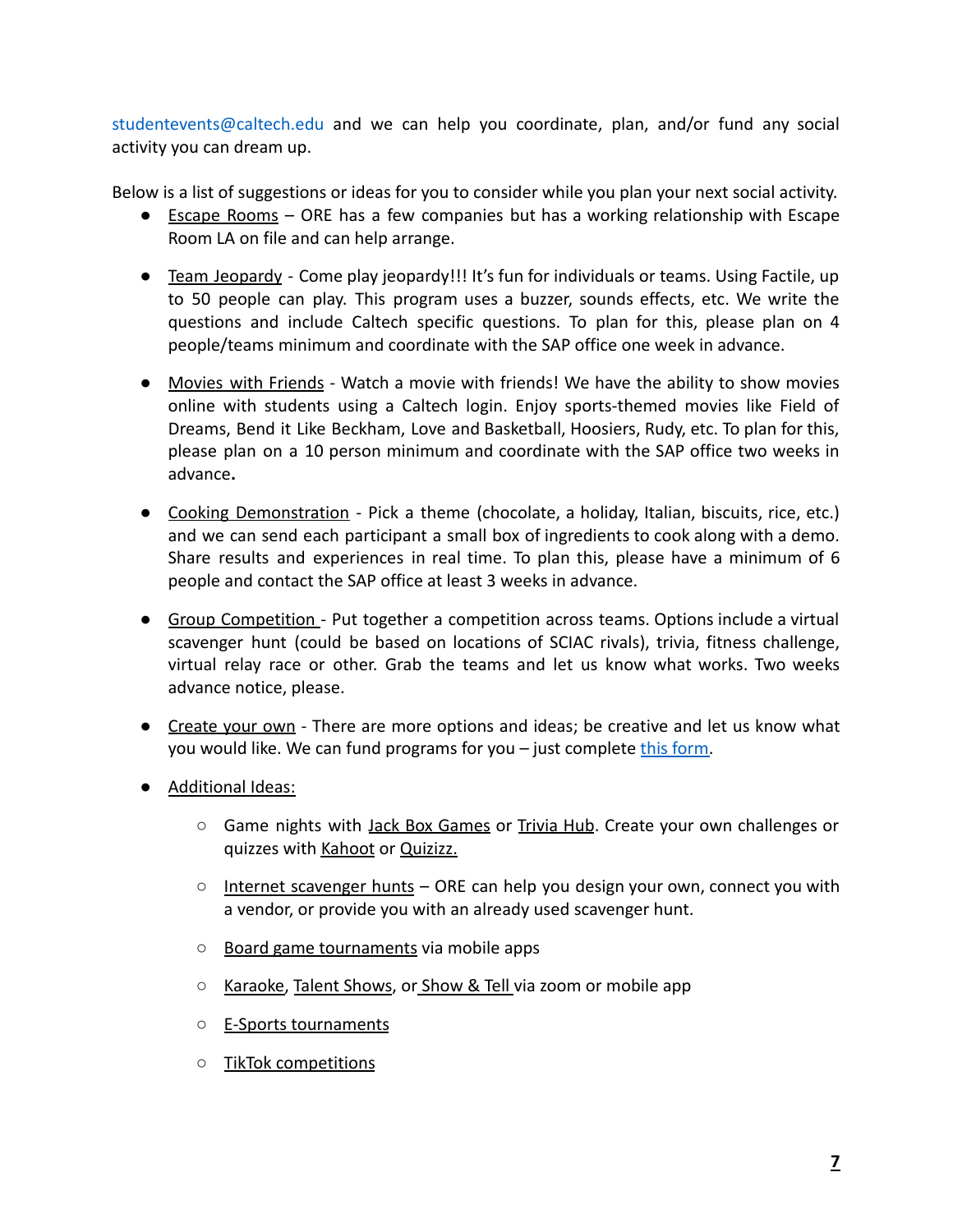# *Passive Programming*

In this virtual world, we all can experience zoom fatigue and/or screen overload. ORE wanted to provide you with a few passive programming options and ideas so you can take that much needed screen break but still stay connected to your Caltech community.

Below are a few suggestions for you to consider:

- Shared playlists through Spotify, Apple Music, etc. You can start a theme playlist, i.e. dance party, space travel, Disney, etc.
- Recipe shares Favorite recipes of your Grandmother's, Italian, local favorites, your own creation, etc.
- Fitness Challenges
- Photo or Drawing scrapbooks or contests
- Book or Movie Clubs
- Starting a Discord, Slack, or other direct messaging service

If you didn't see something that interests you from any of the options above, please reach out to studentevents@caltech.edu and provide your ideas and suggestions. ORE can add them to the list above and help you organize your virtual activity.

# *Funding Resources*

ORE wants everyone in the Caltech community to thrive, engage, make new friends, and have a wonderful year. We are committed to aiding our community to make these things happen. To do this, ORE aims to help fund student's virtual events, activities, or programs.

To apply for this funding, ORE will need 10 days of lead time to be able to respond, approve, and help organize your activity.

Please fill out this [Form](https://caltechresidentialexperience.wufoo.com/forms/ore-event-activity-funding-application/) to start the application process.

Note that you will need the following information to complete the application form:

- 1. Full name of point-of-contact
- 2. Email of point-of-contact
- 3. Organization or club affiliation (if any)
- 4. Date of proposed event,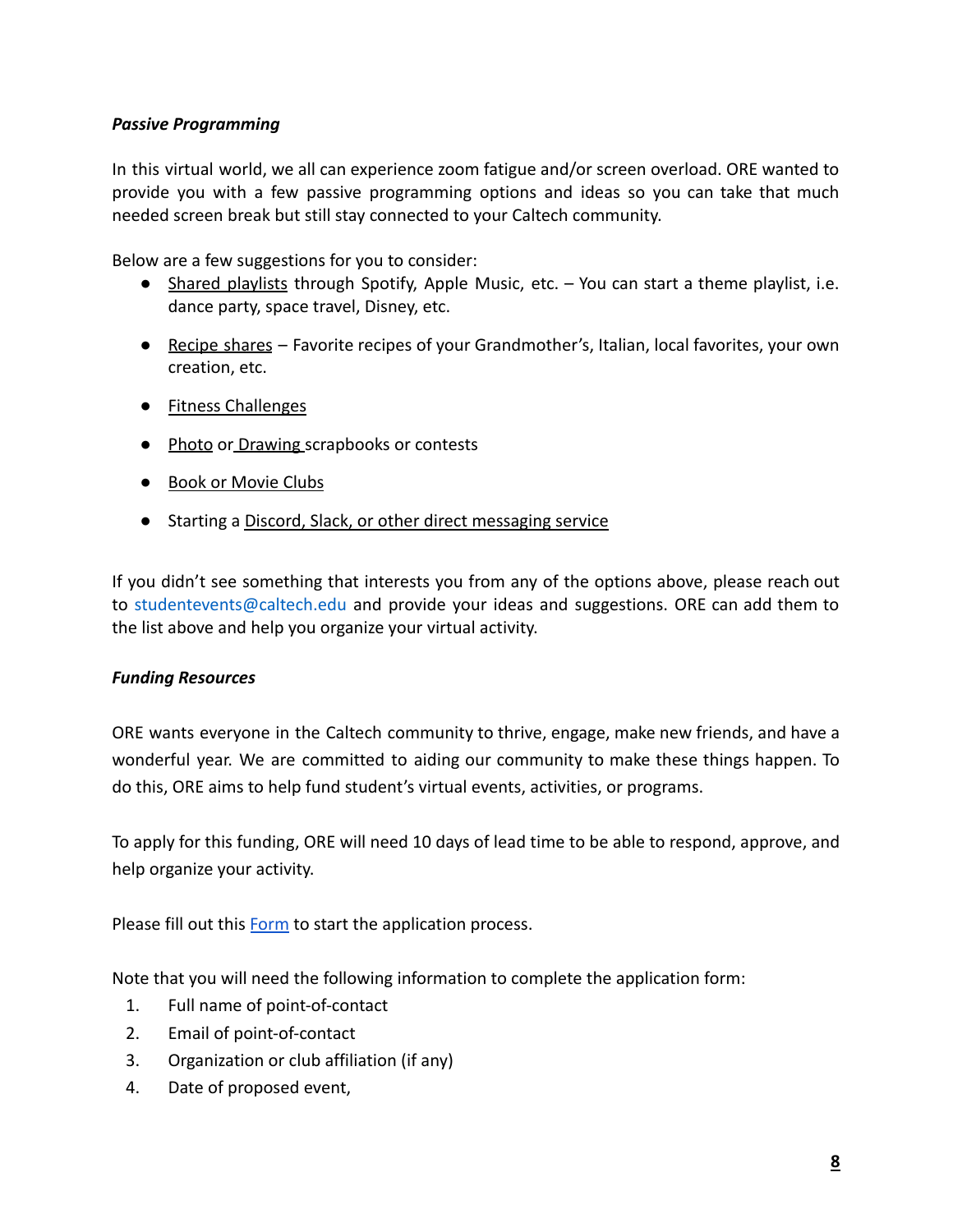- 5. Detailed description of event
- 6. Estimated number of attendees
- 7. Estimated total cost
- 8. Amount of funding sought
- 9. If you have other sources of funding

# *Additional Program Offerings:*

# *\*Diversity, Equity & Title IX Programming\**

**Navigating your Virtual Neighborhood: Understanding Your Conflict and Management Styles** Description: Learn tools for better communication skills and navigating conflict. Each of these will help you meet new people and create fun, inclusive communities. Contact: CCID - [https://caltech.az1.qualtrics.com/jfe/form/SV\\_czKuOcVrtdvRON8](https://caltech.az1.qualtrics.com/jfe/form/SV_czKuOcVrtdvRON8)

# **Crucial Conversations:**

Description: Difficult conversations are an essential and inevitable part of any relationship. This training will help identify when and how to have those difficult, yet crucial, conversations while caring for emotions involved (both yours and the other person's), fostering relational growth and achieving the desired outcome.

Contact: Billie Dawn Greenblatt, [bgreenbl@caltech.edu](mailto:bgreenbl@caltech.edu)

# **Self-Care Session**

Description: Take time to recharge with peers through a format that works best for the group. Choose from offerings like yoga, meditation, art therapy, movie nights, and more. All events will be supported and attended by Caltech's confidential campus advocate, ensuring a safe and inviting space.

Contact: Billie Dawn Greenblatt, [bgreenbl@caltech.edu](mailto:bgreenbl@caltech.edu)

# *\*Career Programming\**

*Contact: CAEL Office - James Berk*

**Job Search**

**Resume Rescue**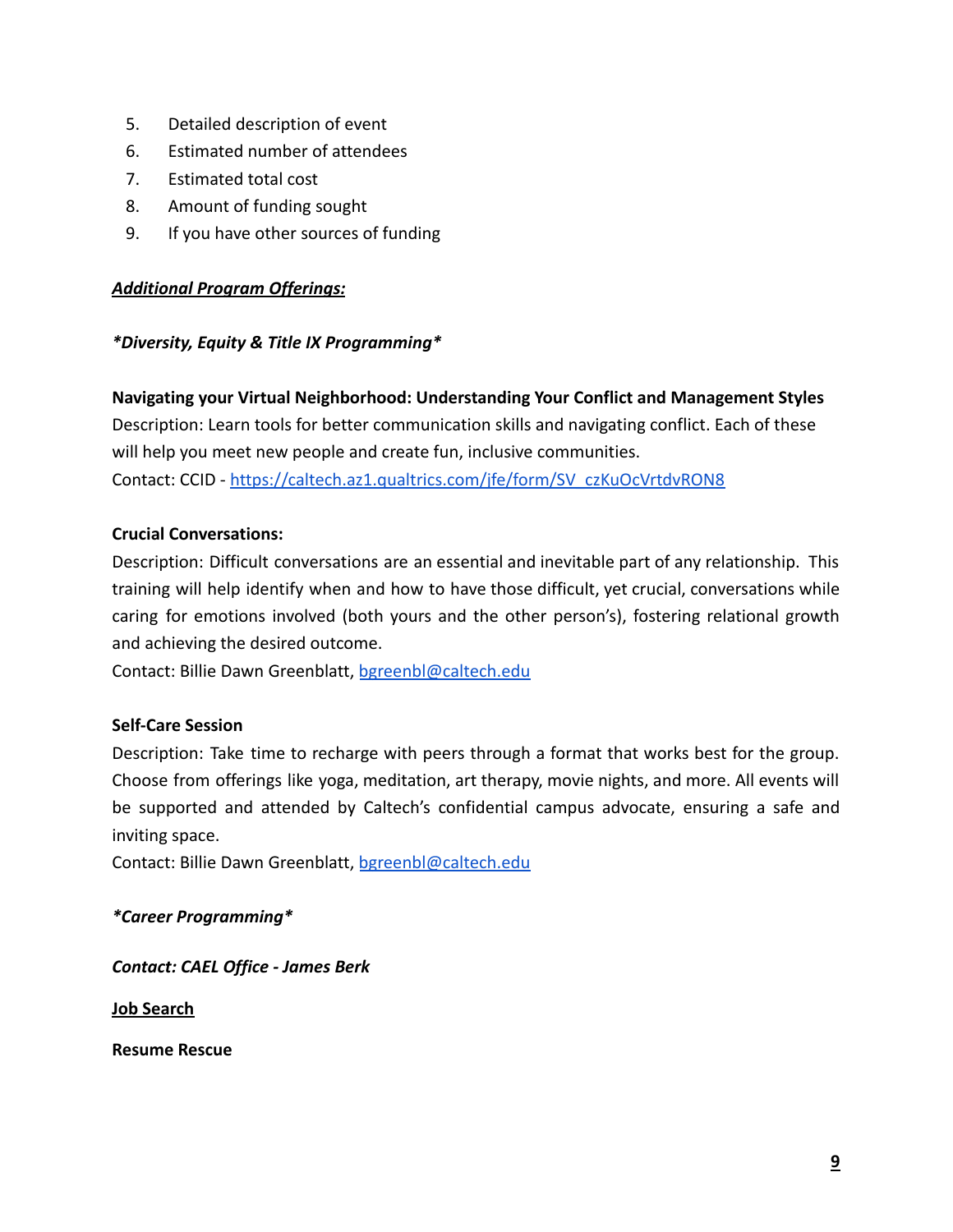Learn how to create a resume that will make an impact and which format will work best for you. We will discuss how to write an impressive cover letter and a professional follow-up thank you note.

#### **Networking for Introverts**

Building a career network is key to succeeding within your career. However, these skills do not come naturally to all personality types. We will discuss ways for introverts to network effectively, while remaining within their comfort areas.

#### **Projecting Confidence in Interviews**

One of the components sought by employers and schools is confidence in your ability to succeed. Unfortunately, even when we feel most confident, there are small ways that our language and our bodies betray us. This workshop will focus on ways to address these issues and project an image of genuine confidence.

#### **LinkedIn Lab**

LinkedIn hacks you need to know now to make the most of your LinkedIn profile. Don't miss this opportunity to learn tips and tricks so that not only can you find the people and jobs you are seeking but that recruiters can also find you.

#### **Transferable Skills and Strengths**

How do you take your natural strengths and transferable skills from academic and extracurricular areas and communicate them effectively to employers? We'll discuss ways to find, communicate, and maximize these areas.

#### **Making the Most of Virtual Internships**

If you have secured an internship for this summer, join this workshop to learn about ways to make the most of your internship experience.

#### **Career Fair**

#### **Career Fair Prep**

This workshop will help you to know what to expect, things you can do to prepare and maximize your time and networking.

#### **Preparing for Virtual Career Fairs**

Come learn tips and strategies to make the most of the upcoming career fair. Material will cover appropriate dress, materials to bring, developing an effective introduction, resume tweaks, researching employers and more.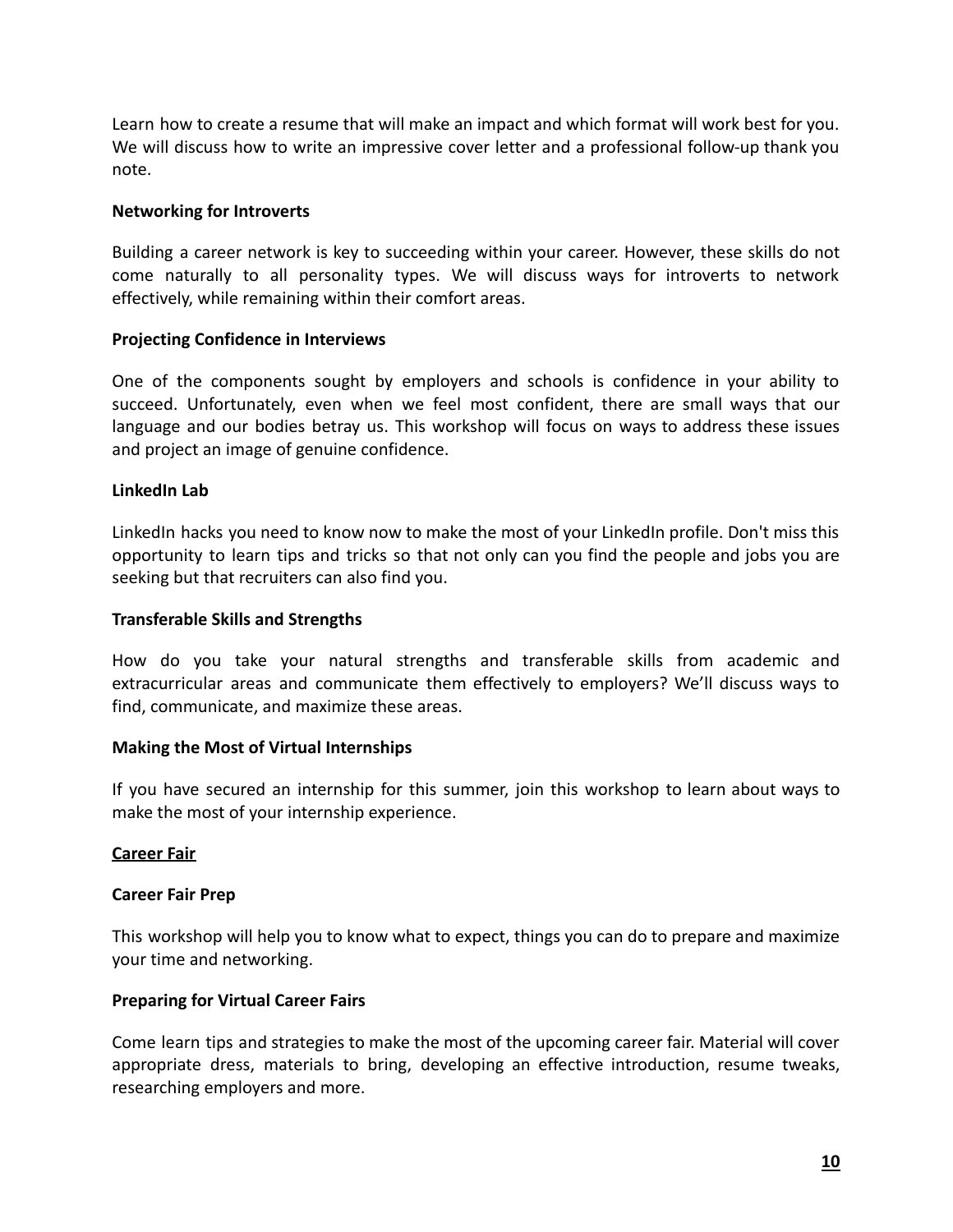#### **Career Fair Follow-up**

You would be surprised at how few job-seekers actually take the time to follow-up their career fair interviews, thus when you do it, you will get an edge over the many others who do not. Writing thank you notes, online resume submission, contacting the recruiter via email and/or phone, tips for writing a cover letter (if asked to submit one online with a resume).

#### **Grad School and Academia**

#### **Fundamentals of Graduate School Applications**

Come learn about the basics of writing your statement o f purpose. What can make yours stand out? Come find out!

#### **Resumes and Cover Letters for Graduate Students and Postdocs**

Learn how to create a resume that will make an impact and which format will work best for you. We will also discuss how to write a cover letter. This workshop is geared towards graduate students and postdocs but open to all.

#### **Academic Job Searches**

Interested in learning more about the Academic Job Search process, and the materials you will need to gather for an application? Come to this workshop to learn more through presentations and activities.

#### **Transitioning from a Career in Academia to Industry**

Are you trying to decide between continuing in academia or leaving for industry? Already decided to leave but don't know what options are available? This workshop will look at possible career routes for someone leaving the academic track at Caltech, as well as focusing on things you can be doing to maximize your job search.

#### **Medical School**

#### **Medical School Personal Statements**

Come learn strategies to prepare your personal statement essays in ways that will be unique and meaningful. A representative from the writing center will also be involved in discussing proper writing techniques. This workshop is primarily geared towards current applicants for medical school programs, but is open to anyone who wants to participate.

#### **Medical School Secondaries and Interviews**